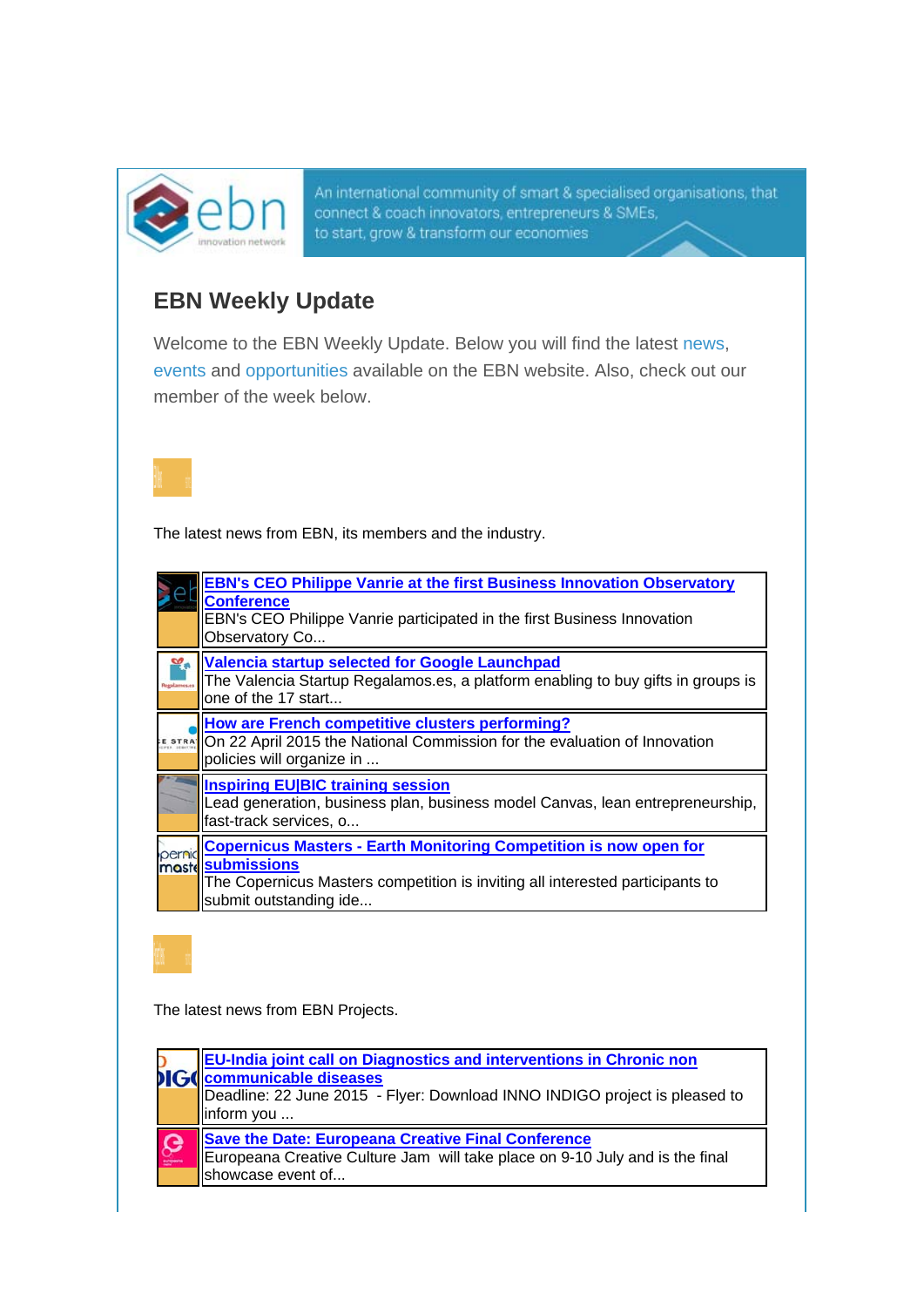

Upcoming events run by EBN, members, projects or other industry organisations.

|                                    | <b>China Executive Tour 2015</b><br>China Executive tour 2015: SPI is very pleased to invite you to the China<br>Executive Tour 2015 tha<br>Beijing and Tianjin, China - 19 Apr - 25 Apr                            |
|------------------------------------|---------------------------------------------------------------------------------------------------------------------------------------------------------------------------------------------------------------------|
|                                    | <b>Webinar Financing Overview for ICT Entrepreneurs</b><br>This introductory webinar is brought to you by Go Beyond and European Investor<br>Gate (<br>Webinar, Online - 21 Apr - 21 Apr                            |
|                                    | <b>Access to Finance for Women Entrepreneurs at Womenize!</b><br>WeHubs will be present at Womenize with a workshop on access to finance for<br>women entrepreneurs in t<br>Berlin, Germany - 23 Apr - 23 Apr       |
|                                    | <b>Boosting Investment Readiness in Europe: Policy Conference</b><br>InvestHorizon invites stakeholders to a one-day-conference on the 23 April in<br>Brussels, on new insig<br>Brussels, Belgium - 23 Apr - 23 Apr |
| <b>HINA IPR</b><br><b>NE HELPD</b> | <b>Entering Chinese Food &amp; Beverage Market - Webinar</b><br>"Entering China's Food and Beverage Market for EU SMEs", 29 April at 10:00<br>CET.&n<br>Online, Online - 29 Apr - 29 Apr                            |
| ijare<br>rrele<br>vation ecc       | <b>FI-Business StartUp Boot Camp, Berlin 1-3 May</b><br>FI Business is very proud to present you the 1st FIWARE Startup Boot Camp in<br>Berlin 01-03 May.<br>Berlin, Germany - 01 May - 03 May                      |



## **Opportunities for EBN Members**

The following opportunities are available to EBN Members only.

| Project                      | <b>Eligible</b> | Submit by  |
|------------------------------|-----------------|------------|
| Join EBN staff for 6-months! | EBN members     | 30-06-2015 |

If you have news or events your would like to promote, please contact us.

**The EBN Team**